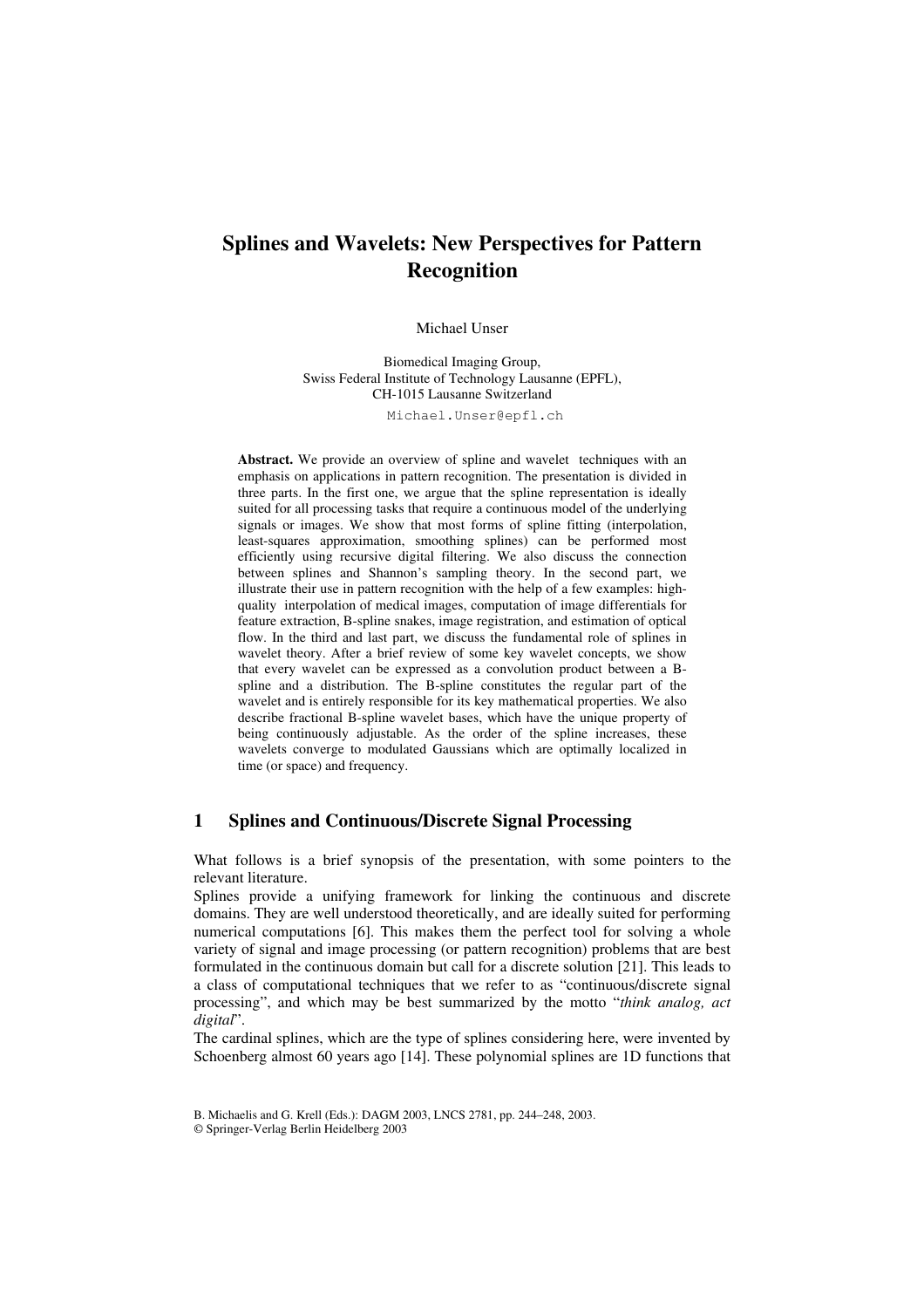are defined on a uniform grid with knots at the integers when the degree is odd, or at the mid-integers when the degree is even. For each segment defined by two successive knots, the spline is a polynomial of degree *n*; the polynomial pieces are patched together at the knots in a way that guarantees the continuity of the function and of all its derivative up to order (*n*-1). Schoenberg in his landmark paper showed that these splines could be represented most conveniently in terms of basis functions that are integer translates of a generating function: the B-spline of degree *n*. These Bsplines have a number of very desirable properties. They have a simple analytical form (piecewise polynomial of degree *n*) that facilitates their manipulation [6, 23]. In our earlier work, we have shown that most B-spline computations can be made using digital filters [22, 23], provided that the grid is regular, which is always the case in image/signal processing.

The B-splines satisfy a two-scale relation which makes them prime candidates for constructing wavelet bases [24]. In this respect, B-splines form a category apart since the scaling relation holds for any positive integer *m*—and not just powers of two; this property can be used advantageously for designing fast multi-scale filtering algorithms [26] .

Splines have excellent approximation properties, mainly because the underlying Bspline basis functions are very regular [19, 4, 3]. They are also optimal in the sense that they provide the signal interpolant with the least oscillating energy [13]. Finally, the spline framework allows for a progressive transition between the two extreme signal representations: the piecewise-constant model (spline of degree zero) that uses the most localized, but least regular, basis functions, and the bandlimited model that corresponds to a spline of infinite degree [1]. Also note that there are recent extensions of Shannon's sampling theory that consider spline-like representations of functions instead of the traditional bandlimited model [20].

# **2 Splines: Applications in Pattern Recognition**

The primary applications of splines in pattern recognition are sampling and interpolation, feature extraction, image matching, and motion analysis. In the presentation, we briefly discuss the following topics:

#### **2.1 High-Quality Image Interpolation**

When compared to other interpolation algorithms, splines provide the best tradeoff in terms of quality and of computational cost. In other words, if you want to improve interpolation quality, your best choice over any other method is to increase the order of the spline. This is a finding that has been confirmed independently by several research teams [16, 11, 10, 9].

### **2.2 Feature Extraction**

After fitting the image with a spline, it is straightforward to compute exact image derivatives to derive gradients or Hessians for the detection of various image features such as contours or ridges [22]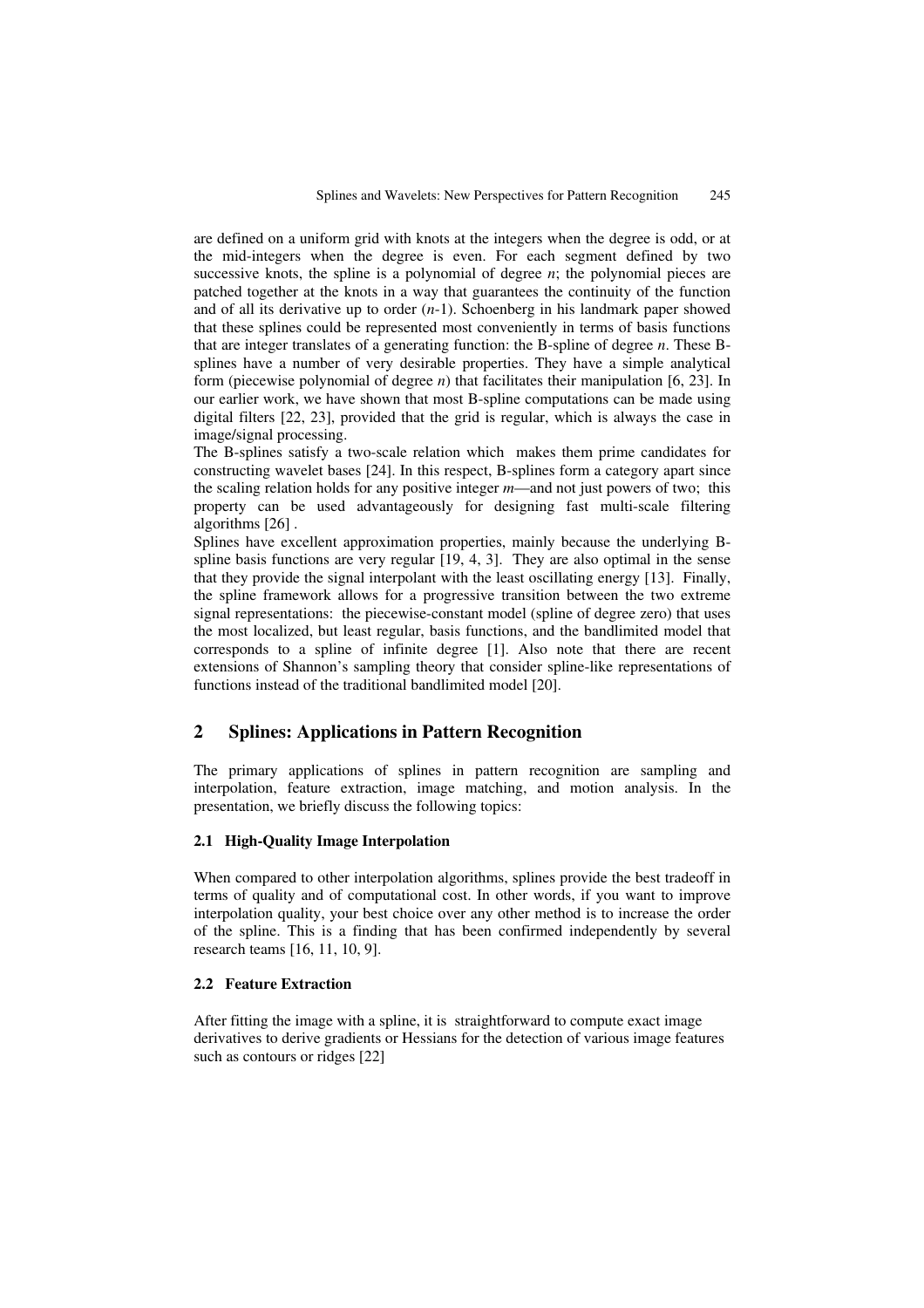#### **2.3 Snakes and Active Contour Models**

The B-spline representation is also well suited for describing 2D curves [2]. These parametric curves can be optimized to detect object boundaries in images using snake-like algorithms [12, 5]. An advantage of the spline model is that it gives a direct control on the smoothness of the curve.

#### **2.4 Image Registration**

There are various versions of spline-based algorithms for the registration of intramodal or inter-modal medical images [18, 17]. These can correct for rigid-body deformations with subpixel accuracy, even when the noise level is very high. Variants of these algorithms for elastic deformation are also available [7, 8]. Note that, in these latter works, both the image and the deformation function are represented by splines.

#### **2.5 Motion Analysis**

A good illustration of this topic is an optical flow algorithm that computes cardiac movement from ultrasound images of the heart [15]. This technique estimates the parameters of a local affine motion model over a sliding B-spline window. The method is implemented within a multi-scale framework using a wavelet-like algorithm for the efficient computation of weighted B-spline inner-products and moments.

# **3 Fractional Splines and Wavelet Theory**

The polynomial splines have also been extended to fractional degrees [27]. The basic constituents of these fractional splines are piecewise power functions of degree  $\alpha$ . One constructs the corresponding B-splines through a localization process similar to the classical one, replacing finite differences by fractional differences. The fractional B-splines share virtually all the properties of the classical B-splines, including the two-scale relation. One of their key property is that these functions are closed under fractional differentiation; in other words, the fractional derivative of order *s* (i.e., the multiplication by  $(j\omega)$ <sup>s</sup> in the frequency domain) of a spline of degree  $\alpha$  yields a spline of degree  $(\alpha - s)$ .

We have shown recently that these fractional B-splines play a fundamental role in wavelet theory [28]. Their presence as a convolutional factor is necessary for the wavelet transform to be mathematically well-defined. More precisely, we can show that five key wavelet properties—vanishing moments, order of approximation, reproduction of polynomials, smoothness of the basis functions, multi-scale differentiation—are all to be attributed to the B-spline that lies hidden within. In other words, there cannot be wavelets without splines.

Fractional B-splines can also be used to construct new fractional wavelet basis functions that are unique in several respects. These basis functions are adjustable in a continuous manner. This gives the user a full control over all key wavelet properties: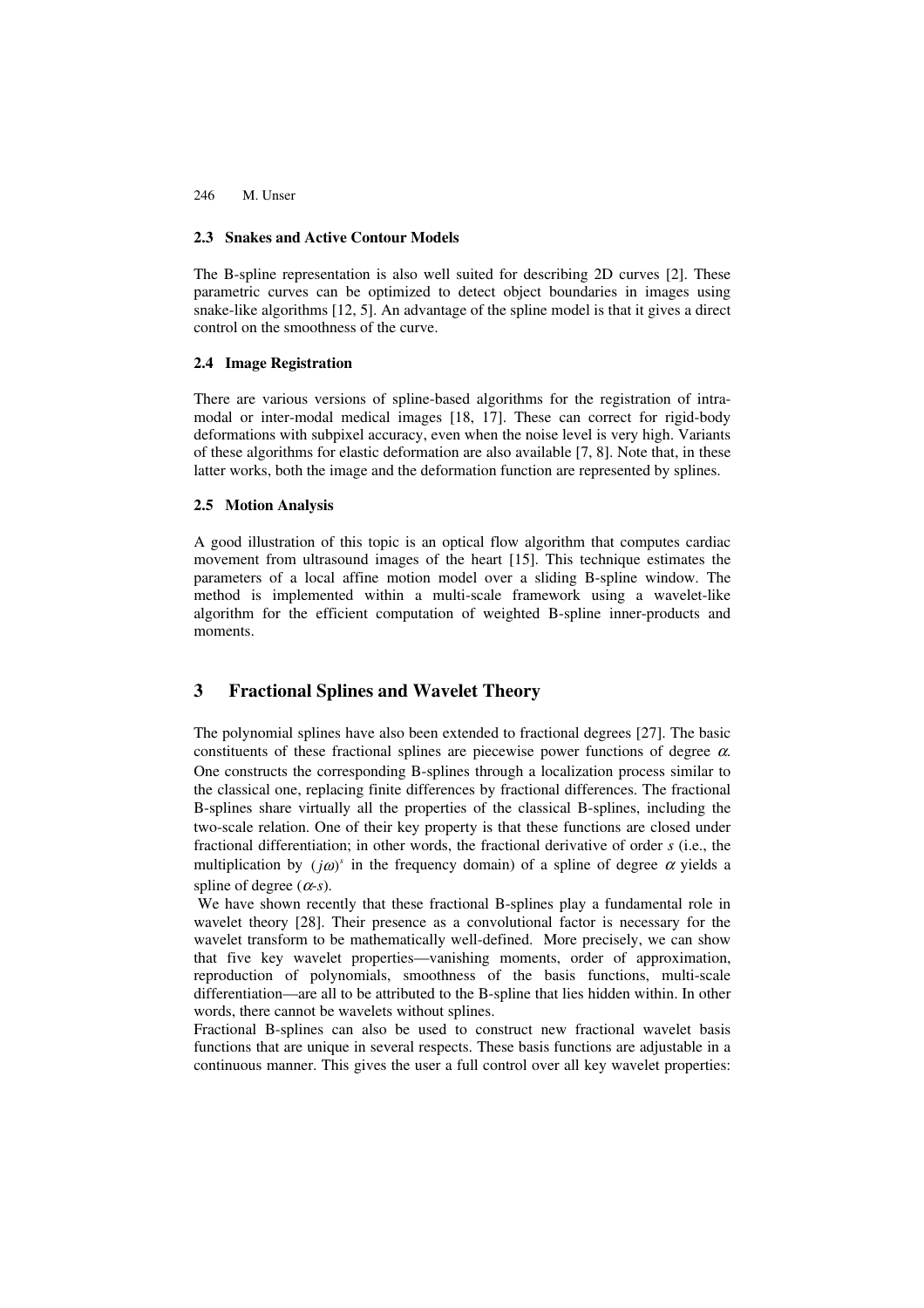the parametric form of the basis functions, their smoothness, the order and multi-scale differentiability properties of the transform, and, finally, the number of vanishing moments. Interestingly, the spline degree  $\alpha$  also controls the size (i.e., the spatial extent) of the basis functions. For instance, for the B-spline family, the basis functions (resp., the wavelets) converge to Gaussians (resp., modulated Gaussians or Gabor functions) with a standard deviation (or an equivalent window size) that is proportional to  $\sqrt{\alpha+1}$ . This also means that these functions, for  $\alpha$  sufficiently large (say,  $\alpha$  > 2), will tend to be optimally localized in the sense of the Heisenberg uncertainty principle; in other words, the product of their space and frequency uncertainties will tend to the minimum that is achievable. This result constitutes a fractional generalization of an earlier theorem for polynomial B-spline wavelets with integer order [25].

More information on splines and on fractional wavelets, including software (C and Java), demos, and papers, can be found at: **http://bigwww.epfl.ch/**

### **References**

- [1] A. Aldroubi, M. Unser and M. Eden, *Cardinal spline filters: Stability and convergence to the ideal sinc interpolator*, Signal Processing, 28 (1992), pp. 127–138.
- [2] R. H. Bartels, J. C. Beatty and B. A. Barsky, *Splines for use in computer graphics*, Morgan Kaufmann, Los Altos, CA, 1987.
- [3] T. Blu and M. Unser, *Quantitative Fourier analysis of approximation techniques: Part II—wavelets*, IEEE Transactions on Signal Processing, 47 (1999), pp. 2796–2806.
- [4] T. Blu and M. Unser, *Quantitative Fourier analysis of approximation techniques: Part I interpolators and projectors*, IEEE Transactions on Signal Processing, 47 (1999), pp. 2783–2795.
- [5] P. Brigger, J. Hoeg and M. Unser, *B-spline snakes: a flexible tool for parametric contour detection*, IEEE Transactions on Image Processing, 9 (2000), pp. 1484–1496.
- [6] C. de Boor, *A practical guide to splines*, Springer-Verlag, New York, 1978.
- [7] J. Kybic, P. Thévenaz, A. Nirkko and M. Unser, *Unwarping of unidirectionally distorted EPI images*, IEEE Transactions on Medical Imaging, 19 (2000), pp. 80–93.
- [8] J. Kybic and M. Unser, *Fast Parametric Elastic Image Registration*, IEEE Transactions on Image Processing (in press).
- [9] T. M. Lehmann, C. Gönner and K. Spitzer, *Addendum: B-spline interpolation in medical image processing*, IEEE Transactions on Medical Imaging, 20 (2001), pp. 660–665.
- [10] T. M. Lehmann, C. Gönner and K. Spitzer, *Survey: Interpolation methods in medical image processing*, IEEE Transactions on Medical Imaging, 18 (1999), pp. 1049–1075.
- [11] E. H. W. Meijering, W. J. Niessen and M. A. Viergever, *Quantitative evaluation of convolution-based methods for medical image interpolation*, Medical Image Analysis, 5 (2001), pp. 111–126.
- [12] S. Menet, P. Saint-Marc and G. Medioni, *B-snakes: implementation and application to stereo*, *Image Understanding Workshop*, DARPA, 1990, pp. 720–726.
- [13] P. M. Prenter, *Splines and variational methods*, Wiley, New York, 1975.
- [14] I. J. Schoenberg, *Contribution to the problem of approximation of equidistant data by analytic functions*, Quart. Appl. Math., 4 (1946), pp. 45–99, 112–141.
- [15] M. Sühling, M. Arigovindan, C. Jansen, P. Hunziker and M. Unser, *Myocardial motion analysis and visualization from echocardiograms*, *SPIE Medical Imaging (MI'03)*, SPIE, San Diego, CA, 2003, pp. 306–313.